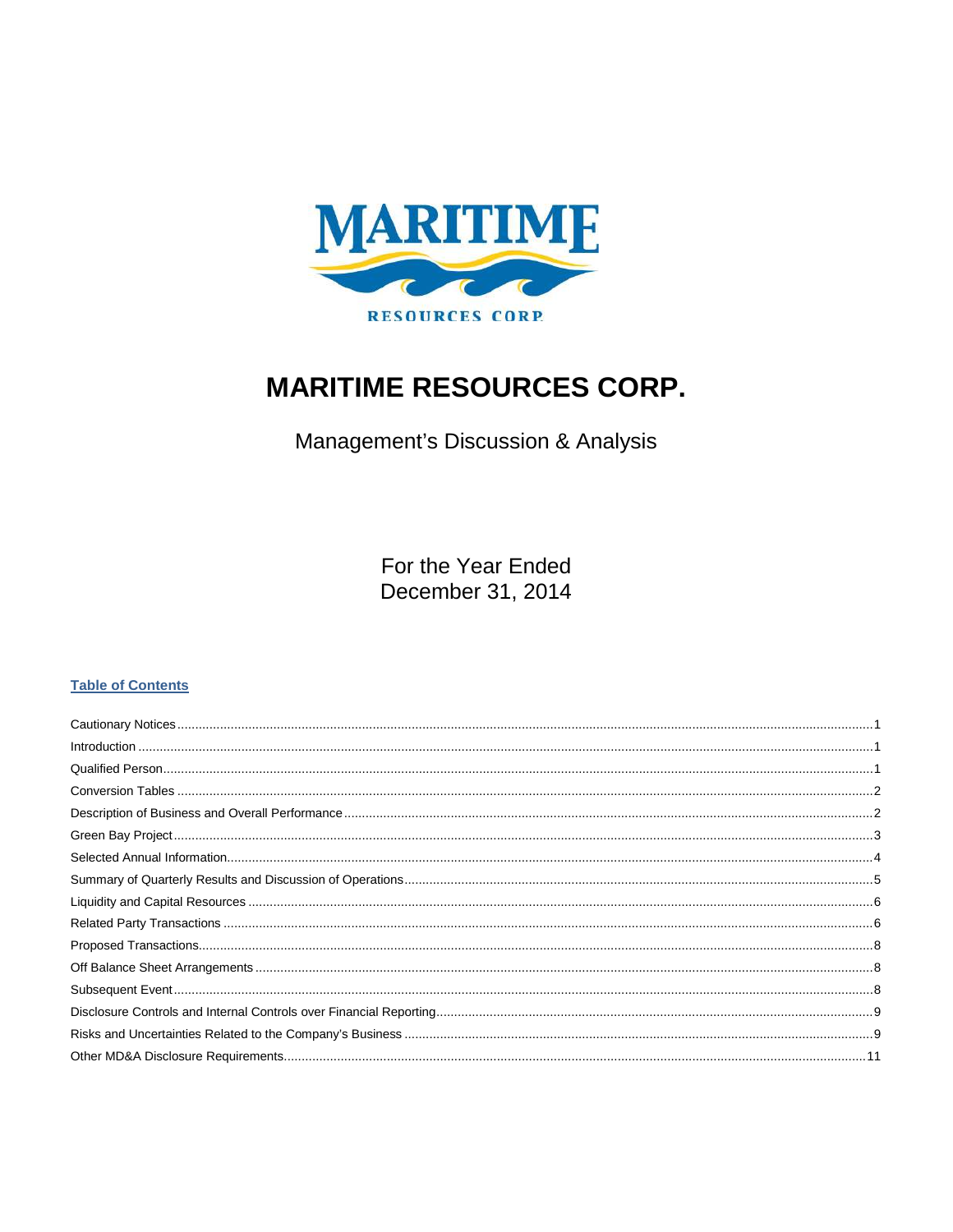### <span id="page-1-0"></span>**Cautionary Notices**

*The Company's financial statements for the year ended December 31, 2014, and this accompanying Management's Discussion and Analysis ("MD&A") contain statements that constitute "forward-looking statements" within the meaning of National Instrument 51-102, Continuous Disclosure Obligations of the Canadian Securities Administrators. Forwardlooking statements often, but not always, are identified by the use of words such as "seek", "anticipate", "believe", "plan", "estimate", "expect", "targeting" and "intend" and statements that an event or result "may", "will", "should", "could", or "might" occur or be achieved and other similar expressions. Forward-looking statements in this MD&A include statements regarding the Company's future exploration plans and expenditures, the satisfaction of rights and*  performance of obligations under agreements to which the Company is a part, the ability of the Company to hire and *retain employees and consultants and estimated administrative assessment and other expenses. The forward-looking statements that are contained in this MD&A involve a number of risks and uncertainties. As a consequence, actual results might differ materially from results forecast or suggested in these forward-looking statements. Some of these risks and uncertainties are identified under the heading "Risks and Uncertainties Related to the Company's Business" in this MD&A. Additional information regarding these factors and other important factors that could cause results to differ materially may be referred to as part of particular forward-looking statements. The forward-looking statements are qualified in their entirety by reference to the important factors discussed under the heading "Risks and Uncertainties Related to the Company's Business" and to those that may be discussed as part of particular forward-looking statements. Forward-looking statements involve known and unknown risks, uncertainties, assumptions and other*  factors that may cause the actual results, performance or achievements of the Company to be materially different from any future results, performance or achievements expressed or implied by the forward-looking statements. Factors that *could cause the actual results to differ include market prices, exploration success, continued availability of capital and financing, inability to obtain required regulatory approvals, title to properties, and general market conditions. These statements are based on a number of assumptions, including assumptions regarding general market conditions, the timing and receipt of regulatory approvals, the ability of the Company and other relevant parties to satisfy regulatory*  requirements, the availability of financing for proposed transactions and programs on reasonable terms and the ability of *third-party service providers to deliver services in a timely manner. Forward-looking statements contained herein are made as of the date of this MD&A and the Company disclaims any obligation to update any forward-looking statements, whether as a result of new information, future events or results or otherwise. There can be no assurance that forwardlooking statements will prove to be accurate, as actual results and future events could differ materially from those anticipated in such statements. Accordingly, readers should not place undue reliance on forward-looking statements.*

## <span id="page-1-1"></span>**Introduction**

The management's discussion and analysis ("MD&A" or "Report") of Maritime Resources Corp. (the "Company" or "Maritime") has been prepared by management in accordance with the requirements under National Instrument 51-102 as at March 17, 2015 (the "Report Date"), and provides comparative analysis of the Company's financial results for the year ended December 31, 2014. The following information should be read in conjunction with the Company's audited financial statements for the year ended December 31, 2014 together with the notes thereto (collectively, the "Financial Statements"). Unless otherwise indicated, all dollar amounts in this document are in Canadian dollars.

The Financial Statements, together with this MD&A, are intended to provide investors with a reasonable basis for assessing the financial performance of the Company as well as potential future performance, and are not necessarily indicative of the results that may be expected in future periods. The information in the MD&A may contain forwardlooking statements, and the Company cautions investors that any forward looking statements by the Company are not guarantees of future performance, as they are subject to significant risks and uncertainties that may cause projected results or events to differ materially from actual results or events. Please refer to the risks and cautionary notices of this MD&A. Additional information relating to the Company may be found on SEDAR at *[www.sedar.com](http://www.sedar.com/)*.

## <span id="page-1-2"></span>**Qualified Person**

Mr. Bernard Kahlert, P.Eng. is the qualified person under National Instrument 43-101 ("NI 43-101") responsible for the technical information presented in this MD&A and the supervision of work done in association with the exploration and development programs in respect of the Company's exploration property.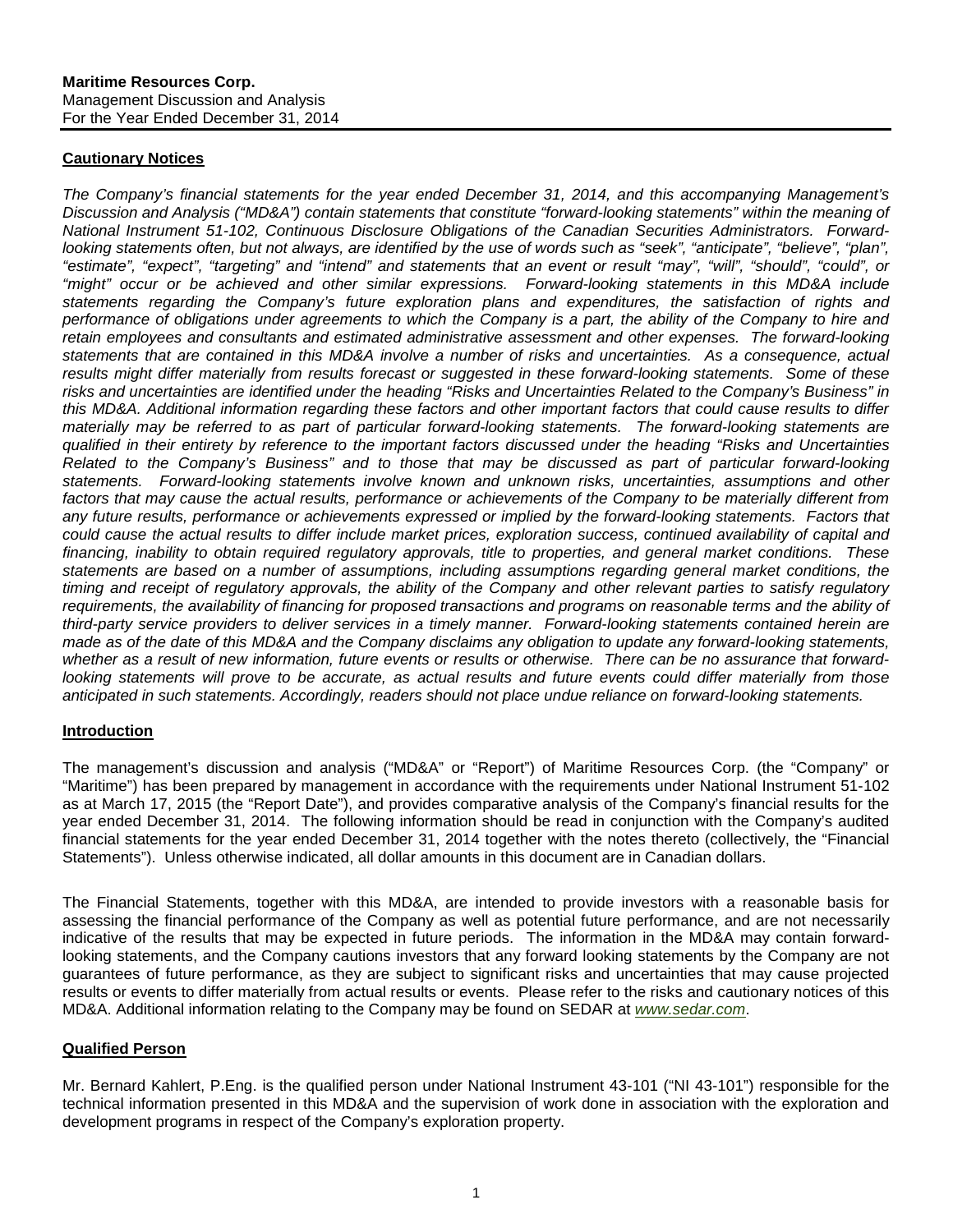## <span id="page-2-0"></span>**Conversion Tables**

For ease of reference, the following information is provided (www.onlineconversion.com):

|         |                         | <b>Conversion Table</b> |           |               |                                             |     |          |      |     |                  |      |
|---------|-------------------------|-------------------------|-----------|---------------|---------------------------------------------|-----|----------|------|-----|------------------|------|
|         | Imperial                |                         |           | <b>Metric</b> |                                             |     |          |      |     |                  |      |
|         | 1 Acre                  | $=$                     |           | 0.404686      | Hectares                                    |     |          |      |     |                  |      |
|         | 1 Foot                  | $=$                     |           | 0.304800      | <b>Metres</b>                               |     |          |      |     |                  |      |
|         | 1 Mile                  | $=$                     |           | 1.609344      | Kilometres                                  |     |          |      |     |                  |      |
|         | 1 Ton                   | $=$                     |           | 0.907185      | Tonnes                                      |     |          |      |     |                  |      |
|         | 1 Ounce (troy)/ton      | $=$                     | 34.285700 |               | Grams/Tonne                                 |     |          |      |     |                  |      |
|         |                         |                         |           |               | Precious metal units and conversion factors |     |          |      |     |                  |      |
| ppb     | - Part per billion      |                         |           | 1             | ppb                                         | $=$ | 0.0010   | ppm  | $=$ | 0.000030         | oz/t |
| ppm     | - Part per million      |                         |           | 100           | ppb                                         | $=$ | 0.1000   | ppm  | $=$ | 0.002920         | oz/t |
| OZ.     | - Ounce (troy)          |                         |           | 10,000        | ppb                                         | $=$ | 10.0000  | ppm  | $=$ | 0.291670         | oz/t |
| oz/t    | - Ounce per ton (avdp.) |                         |           | 1             | ppm                                         | $=$ | 1.0000   | ug/g | $=$ | 1.000000 g/tonne |      |
| g       | - Gram                  |                         |           |               |                                             |     |          |      |     |                  |      |
| g/tonne | - gram per metric ton   |                         |           | 1             | oz/t                                        | $=$ | 34.2857  | ppm  |     |                  |      |
| mg      | - milligram             |                         |           |               | Carat                                       | $=$ | 41.6660  | mg/g |     |                  |      |
| kg      | - kilogram              |                         |           |               | ton (avdp.)                                 | $=$ | 907.1848 | kg   |     |                  |      |
| ug      | - microgram             |                         |           |               | oz (troy)                                   | $=$ | 31.1035  | g    |     |                  |      |

## <span id="page-2-1"></span>**Description of Business and Overall Performance**

The Company is a gold and base metals exploration company with a focus on Canadian mining opportunities. The Company is a reporting issuer in British Columbia and Alberta, and trades on the TSX Venture Exchange under the symbol MAE.

Highlights for the year ended December 31, 2014:

*Securities:*

- In respect of a Private Placement announced on May 9, 2015, the Company closed, on May 22, 2014, the first tranche, and issued 913,000 non-flow-through unit ("NFT Units") at \$0.25 per unit, 235,000 flow-through units ("FT Units") at \$0.30 per unit and 850,000 common shares at \$0.25 per common share, for total proceeds of \$511,250. Each NFT Unit consists of one non-flow-through common share and one share purchase warrant ("Warrant'). Each FT Unit consists of one flow-through common share and one Warrant. Each warrant entitles the holder to purchase one non-flow-through common share at a price of \$0.35 per common share until May 22, 2015. On June 18, 2014, the Company closed the second tranche of the Private Placement, and issued 80,000 NFT Units at \$0.25 per unit and 20,000 FT Units at \$0.30 per unit for total proceeds of \$26,000. Each warrant entitles the holder to purchase one common shares at \$0.35 per common share until June 18, 2015.
- The Company received \$275,000 in respect of loans, and, pursuant to loan agreements, in December, 2014, issued 366,665 common shares at a total fair value of \$41,333, as a bonus to the lenders. The loans are for a period of one year, and bear interest of 10%.
- During the year, the Company granted stock options allowing for the purchase of up to, in the aggregate, 660,000 common shares at \$0.28 per share until May 29, 2019, and up to, in the aggregate, 200,00 common shares at \$0.15 per share until October 15, 2019.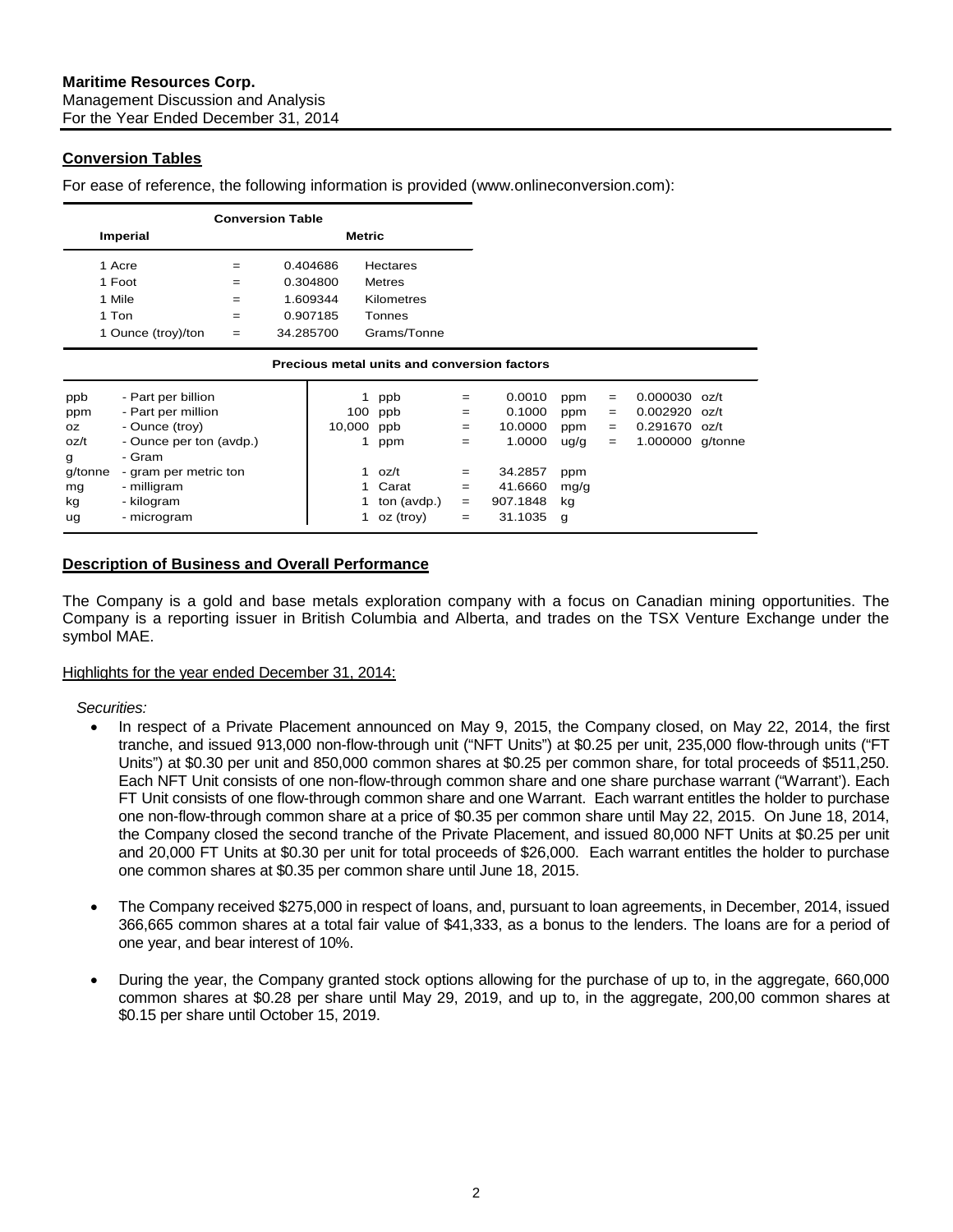#### *Other:*

- On June 11, 2014, the Company reported the appointment of Douglas Fulcher, Director, as interim Chief Executive Officer and interim President, and on October 15, 2014, the appointment of Mr. Andrew Pooler to the Board of Directors of the Company and the engagement of Mr. Doug Hurst as an Advisor to the Company in the financial modeling and evaluation of the Green Bay asset and the development of the resource at the former producing Hammerdown Gold Mine.
- On November 17, 2014, the Company announced entering into a Letter of Intent ("LOI") with Rambler Metals and Mining PLC ("Rambler") which includes evaluating the economic potential of re-opening the past producing Hammerdown gold mine. (See "*Green Bay Project*" in this document.)
- On December 4, 2014 the Company engaged Bayfront Capital Partners Ltd. to negotiate with a debt provider to provide up to \$20,000,000 for the capital expenditure required by the Company to re-open the underground working at the Hammerdown mine at the Company's Green Bay Project.

## <span id="page-3-0"></span>**Green Bay Project**

Maritime's Green Bay property in central Newfoundland hosts the Company's gold and base metal deposits. The recently closed (2004) Hammerdown Mine includes the adjacent Rumbullion and Muddy Shag Gold deposits. The Orion Gold deposit is situated 1.5 kilometres to the Southwest and the Lochinvar base-precious metal deposit is located 1 kilometre East of Hammerdown. Maritime has been reviewing the setting of the gold deposits in the Hammerdown area to prepare conducting an exploration program to expand the gold resource adjacent to the known gold zones.

In the first quarter of 2014, Maritime staff started preparing the resource model of the Lochinvar deposit and planning of future work needed on Hammerdown and Orion that will be needed to convert Inferred Resources to Measured and Indicated Resources.

During the 2nd quarter of 2014, a program of fieldwork was planned. Assessment work was required on four mineral claims and a mining lease had to be surveyed on the Orion Gold Deposit. Personnel traveled to the property on June 28 to complete line cutting and soil sampling. At the Vancouver office, presentations were made and discussions were held with financial parties to provide funding advancement for the Hammerdown Gold Deposit.

During the 3rd quarter of 2014, assessment work on 5 Green Bay claims with anniversary dates in 2014. The field program consisted of soil sampling in areas of limited or no coverage. A total of 303 samples were collected and assayed for gold and geochemically analyzed for 31 base / trace elements. Encouraging gold values were received, including a high of 260 ppb Au in one soil sample. Also, 2 strong zinc anomalies with values over 600 ppm Zn over 200-300 m along stratigraphic strike were returned. Some infill soil sampling and follow-up trenching for these anomalies is planned for next year. An assessment report has been submitted to cover these claims for at least 1 year.

On November 17, 2014, the Company announced entering into the LOI with Rambler, which includes evaluating the economic potential of re-opening the past producing Hammerdown gold mine. Under the terms of the LOI, the companies will negotiate and enter into a mutually agreeable Engineering and Evaluation Service Agreement to evaluate and determine the mineable ounces available on the property. Following a positive economic analysis, should both companies agree to proceed with the development of the project, they will negotiate and enter into mutually agreeable management services and toll milling agreements that will see Rambler manage the process of re-opening the old Hammerdown mine. If viable, this arrangement could allow Hammerdown material to be toll treated in the gold hydromet CIP circuit at the Nugget Pond milling facility at a rate of up to 500 metric tonnes per day ('mtpd'). It is anticipated that the engineering, procurement, permitting and construction of the new grinding circuit at Nugget Pond could be completed in a timely manner, with the Hammerdown material being scheduled and ready for trucking based on the same timeline. A toll milling fee would be negotiated to cover the capital expenditures and margin required to process the material at the Nugget Pond milling facility including permanent storage of Hammerdown tailings at the Nugget Pond site. Throughout the process the Green Bay Property will remain 100% owned by Maritime along with all rights to continue exploring the land package. There remains good exploration potential on the property which Maritime will continue to advance while Rambler focuses its efforts on the Hammerdown mine itself.

Expenditures incurred on the Green Bay property during the years ended 2014 and 2013 are as follows: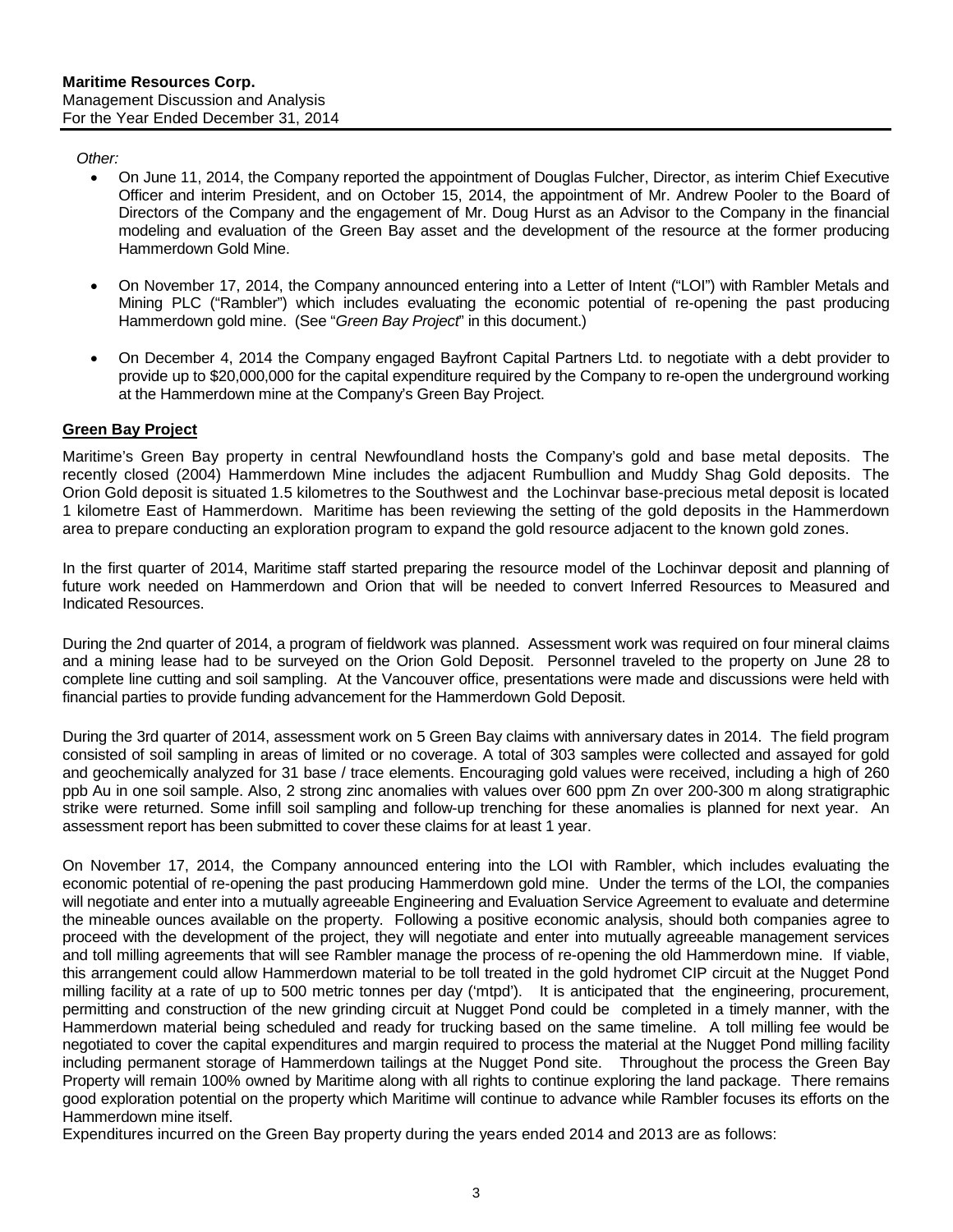## **Maritime Resources Corp.**

Management Discussion and Analysis For the Year Ended December 31, 2014

|                                      | <b>December 31, 2014</b> | December 31, 2013 |
|--------------------------------------|--------------------------|-------------------|
| Balance at the beginning of the year | \$<br>4,600,234          | \$<br>4,302,405   |
| <b>Exploration costs:</b>            |                          |                   |
| Drilling                             | 3,075                    | 5,988             |
| Geology and report writing           | 160,934                  | 277,621           |
| Geochemistry                         | 7,063                    |                   |
| Property                             | 26,872                   | 12,162            |
| Trenching                            |                          | 11,489            |
| Metallurgy                           |                          | 16,132            |
| Reports                              |                          | 18,300            |
| Other                                |                          | 10,035            |
|                                      | 197,944                  | 351,727           |
| Less:                                |                          |                   |
| Recoveries & Grants                  |                          | (53, 898)         |
| Net additions                        | 197,944                  | 297,829           |
| Balance at the end of the year       | \$<br>4,798,178          | \$<br>4,600,234   |

## <span id="page-4-0"></span>**Selected Annual Information**

<span id="page-4-1"></span>

|                                      | Year Ended<br>December 31, 2014 | Year Ended      | Year Ended<br>December 31, 2013 December 31, 2012 |
|--------------------------------------|---------------------------------|-----------------|---------------------------------------------------|
| Total revenues                       | \$<br>Nil                       | \$<br>Nil       | Nil                                               |
| Financing expense                    | 11.665                          | 96.674          | 15,682                                            |
| Loss before deferred tax recovery    | (568, 909)                      | (689, 826)      | (404, 326)                                        |
| Deferred tax recovery - flow-through | 14,350                          | 64,950          |                                                   |
| Deferred tax recovery                |                                 | 27.934          | (7, 426)                                          |
| Loss for the year                    | (554, 559)                      | (596, 942)      | (411, 752)                                        |
| Basic and diluted loss per share     | (0.016)                         | (0.019)         | (0.015)                                           |
| Total assets                         | \$<br>4,973,524                 | \$<br>4,778,875 | 4,814,208                                         |
| Total long-term liabilities          |                                 |                 | 27,934                                            |
| Cash dividends per share             | \$<br>Nil                       | \$<br>Nil       | Nil                                               |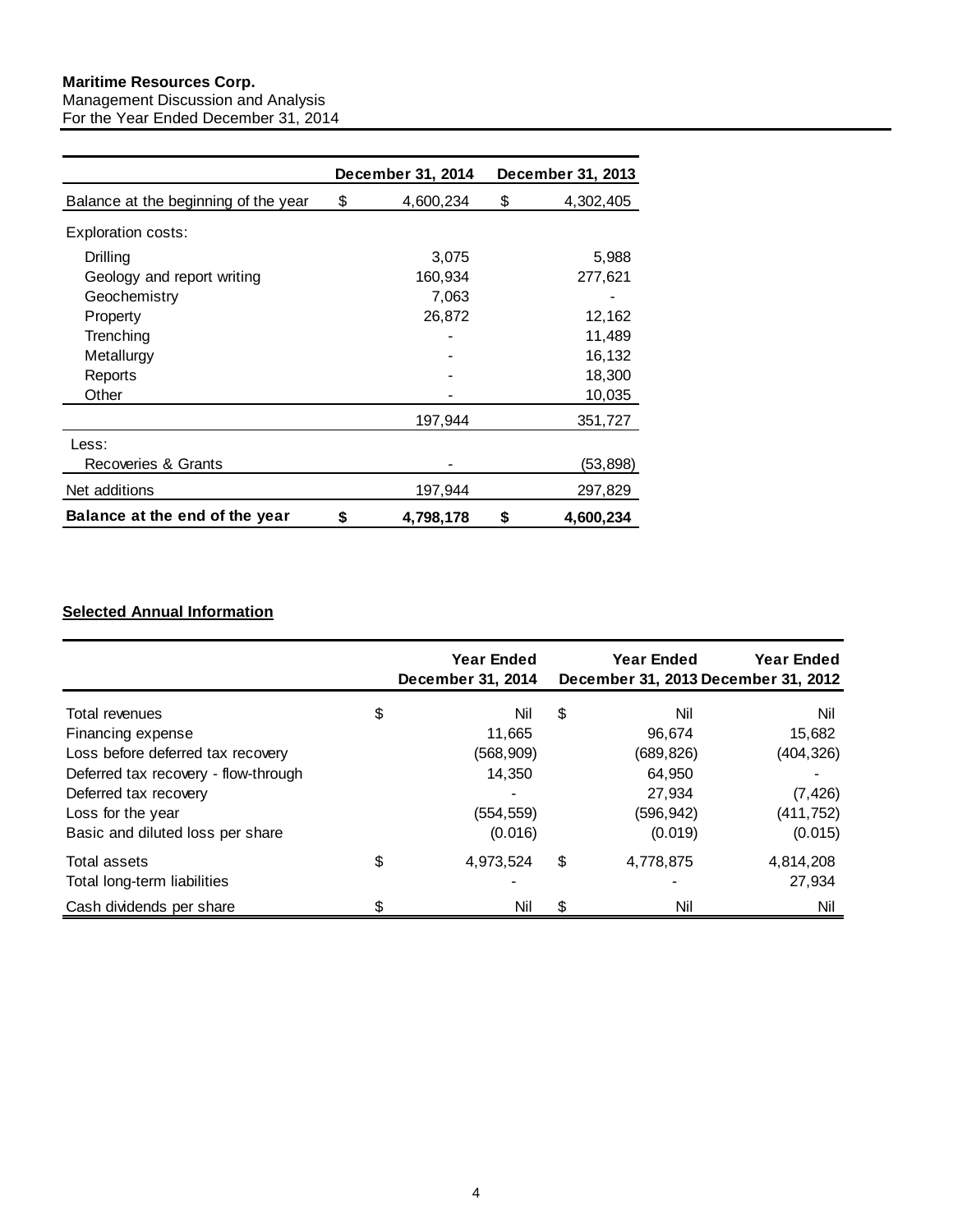## **Summary of Quarterly Results and Discussion of Operations**

The selected information set out below has been gathered from the previous eight quarterly financial statements for each respective financial period and is based on IFRS and Canadian GAAP.

|                                            |     | Dec. 31                |      | Sep. 30        |     | <b>Jun. 30</b>                                       |      | Mar. 31                  | Dec. 31                         | Sep. 30                  |      | <b>Jun. 30</b> |     | Mar. 31     |
|--------------------------------------------|-----|------------------------|------|----------------|-----|------------------------------------------------------|------|--------------------------|---------------------------------|--------------------------|------|----------------|-----|-------------|
|                                            |     | 2014                   |      | 2014           |     | 2014                                                 |      | 2014                     | 2013                            | 2013                     |      | 2013           |     | 2013        |
| <b>Exploration and evaluation assets</b>   |     | \$4,798,178            |      |                |     | $\frac{1}{2}$ \$4,777,605 \$4,704,464 \$4,643,390 \$ |      |                          | $4,600,234$ \$4,530,926         |                          |      | \$4,434,173    |     | \$4,420,998 |
| <b>Financing expense</b>                   | -56 | $6,996$   \$           |      |                | S   | $1.710$ \$                                           |      |                          | $15.600$ $\mid$ \$              | 27,222                   | S    | 27.222         | \$. | 26,630      |
| G&A (incl. share based compensation)       |     | 97,012                 | - \$ | 63.951         | \$. | 256.382 \$                                           |      |                          | $110,396$ $\frac{1}{5}$         | 162.440                  | - \$ | 160.727        | S   | 256.263     |
| Share-based payments                       |     | $19,298$   \$          |      | 1.417          | -S  | 152,845 \$                                           |      | 60   \$                  | $316$ $\overline{\phantom{1}5}$ | 691                      | - \$ | 1,323          | S   | 112,196     |
| Adjusted G&A (net of share based payments) |     | $77,714$ $\frac{1}{5}$ |      | 62,534         | \$  | 103,537                                              | - \$ | $151,504$   \$           |                                 | 161,749                  | -S   | 159,404        | S   | 144,067     |
| Deferred Tax Recovery (expense)            |     | $14,350$ $\mid$ \$     |      |                |     |                                                      |      | $\overline{\phantom{0}}$ |                                 | $\overline{\phantom{0}}$ |      | $\blacksquare$ | S   | 64,950      |
| Loss and comprehensive loss                |     | $(82,662)$ \$          |      | $(63, 951)$ \$ |     | $(256, 382)$ \$                                      |      | $(151, 564)$ \$          | $(82, 462)$ \$                  | $(162, 440)$ \$          |      | (160, 727)     | S   | (191, 313)  |
| Loss per share                             |     |                        |      |                |     |                                                      |      |                          |                                 |                          |      |                |     |             |
| -basic and diluted                         | S.  | $(0.016)$ \$           |      | $(0.002)$ \$   |     | $(0.007)$ \$                                         |      | $(0.005)$ \$             | $(0.003)$ \$                    | $(0.005)$ \$             |      | $(0.005)$ \$   |     | (0.006)     |

## **Non-IFRS Financial Measures**

Due to the adoption of the accounting standard for share-based payments, the Company's general and administrative quarterly expenses have fluctuated significantly. The granting and vesting of stock options is at the discretion of the Board of Directors and the resulting expenses do not reflect the normal operations of the Company. The Company has included "G&A net of share-based payments to be more reflective of normal operations. This financial measure does not have any standardized meaning prescribed by IFRS and may not be comparable to similar measures presented by other corporations or entities.

## **Discussion of Operations**

#### *- Quarter ended December 31, 2014 results*

The Company incurred total general and administrative expenses of \$90,016, excluding financing expenses during the quarter (2013: \$94,796). Included in general and administrative expenses is a non-cash expense of \$19,298 for sharebased payments (2013: \$316). Share-based payments is a non-cash item resulting from the application of the Black-Scholes Option Pricing Model using assumptions in respect of expected dividend yield average risk-free interest rates, expected life of the options and expected volatility. After deducting this non-cash item, expenses were \$77,714 for the quarter (2013: \$110,080), representing a decrease of \$32,366.

#### *- Year ended December 31, 2014 as compared with the Year ended December 31, 2013*

The Company had no revenue for the years ended December 31, 2014 and 2013. General and administrative expenses decreased to \$568,909 (2013: \$689,826) of which \$173,620 (2013: \$114,526) pertained to non-cash share-based payments.

The following are the major variances for the fiscal 2014 and 2013:

- 1. Administration increased 5% to \$91,662 (2013: \$87,018) for the year, due to a slight increase in office expenses, travel and filing fees in respect of the private placement.
- 2. Consulting expenses decreased by approximately 10% as to \$137,167 for the year, as compared with \$151,600 in 2013. The decrease is the result of lower fees for the services of the current CEO.
- 3. In respect of Non-executive Directors' fees, the Company and its Directors elected, on May 16, 2014, to terminate this arrangement effective January 1, 2014.
- 4. Financing expense and interest on loans payable of \$11,665 for the year (2013: \$96,674) relates to loans and amortization of the value of bonus shares issued to lenders.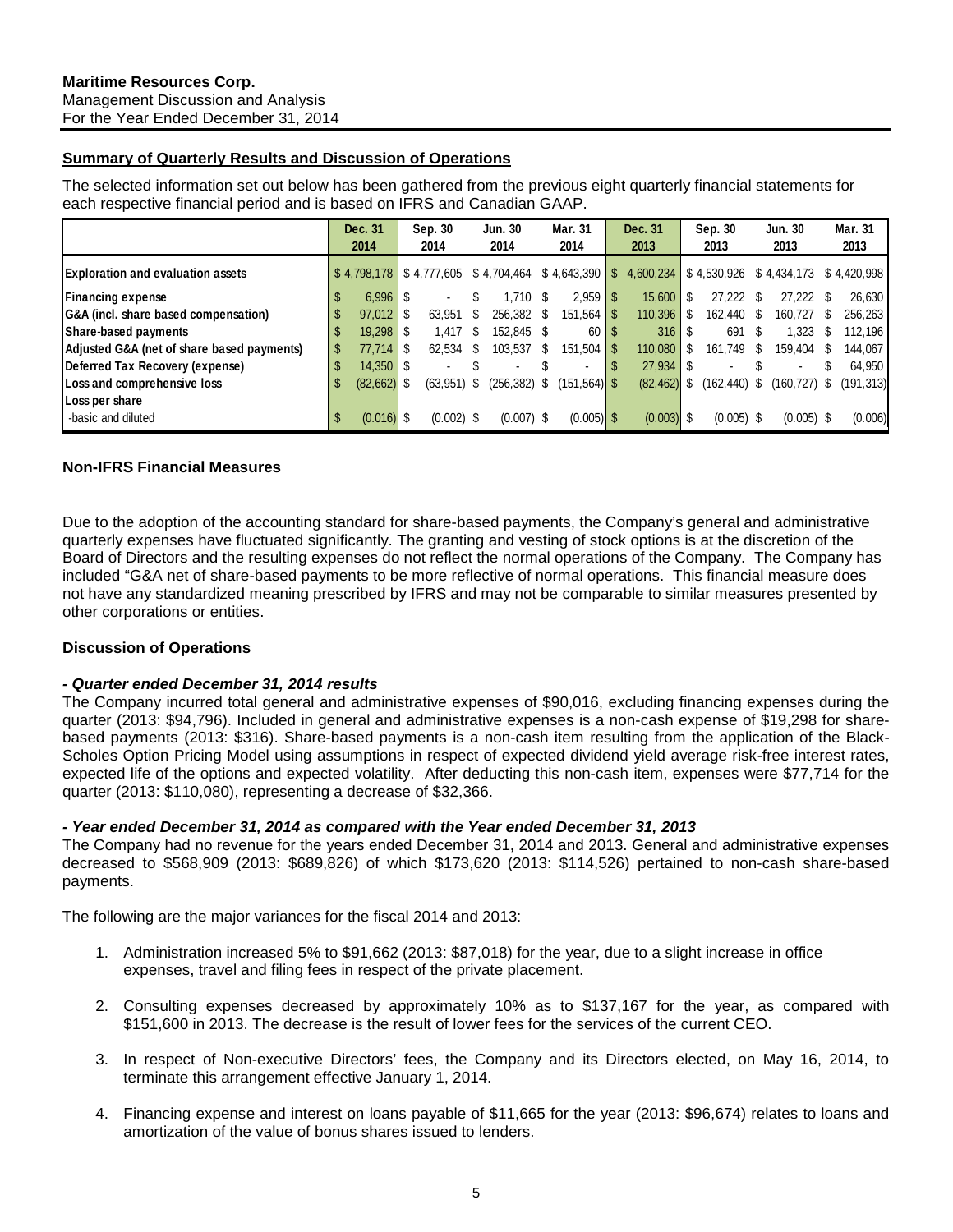- 5. Investor relations decreased to \$86,308 (2013: \$106,634) as a result of continued poor market conditions.
- 6. Professional fees increased by approximately 58% to \$68,487 (2013: \$43,374) due to increased legal expenses in respect of financings, the LOI with Rambler and ongoing negotiations with Bayfront Capital Partners Ltd. ("Bayfront") and Commander Resources Ltd. ("Commander") (see Subsequent Events in this document)..
- 7. Share-based payments of \$173,620 for the year (2013: \$114,526) were recognized in respect of the granting and vesting of stock options, in relation to the following:

|                       | For the Year Ended |   |         |
|-----------------------|--------------------|---|---------|
|                       | 2014               |   | 2013    |
| Accounting            | \$<br>5,905        | S | 4,253   |
| Consulting            | 86,995             |   | 60,239  |
| Investor relations    | 2,772              |   | 3,247   |
| Salaries and benefits | 77,948             |   | 46,787  |
|                       | \$<br>173,620      |   | 114,526 |

#### <span id="page-6-0"></span>**Liquidity and Capital Resources**

The financial statements are prepared on a 'going concern' basis, which contemplates that the Company will continue in operation for the foreseeable future and will be able to realize its assets and discharge its liabilities in the normal course of business. The Company's ability to continue as a going concern is dependent on its ability to raise additional funds or the attainment of profitable operations. The Company will need to raise or borrow money for exploration and administration expenditures, and to settle current liabilities, and to ensure it maintains sufficient funds to keep its claims in good standing. Current sources of funding are undetermined, and management continues to review potential financings options. Although the Company has been successful at raising funds in the past through the issuance of share capital, it is uncertain whether it will be able to continue to do so in the future.

At December 31, 2014 and 2013, the Company had:

- a deficit of \$1,961,907 (2013: \$1,409,122)
- working capital deficit of \$96,702 (2013: \$82,052).
- cash of \$155,709 (2013: \$158,478)
- accounts payable and accrued liabilities, including interest payable on loan, of \$34,118 (2013: \$140,693)
- principal on loans of \$275,000 (2013: \$120,000).

## <span id="page-6-1"></span>**Related Party Transactions**

(a) Services

i. From January 1 to June 30, 2014, the Company had arrangements with a company related by virtue of common directorship and which, at December 31, 2014, held approximately 32% of the Company's issued and outstanding shares, in respect of rent, accounting, investor relations, office administration, and insurance. The Company incurred the following charges during the years ended December 31, 2014 and 2013:

|                       | 2014         |   | 2013   |
|-----------------------|--------------|---|--------|
| Rent                  | \$<br>20,912 | S | 35,341 |
| Accounting            |              |   | 10,000 |
| Investor relations    | 20,084       |   | 36,843 |
| Office administration | 2,413        |   | 11,010 |
| Insurance             | 3,712        |   | 4,308  |
|                       | \$<br>47,121 |   | 97,502 |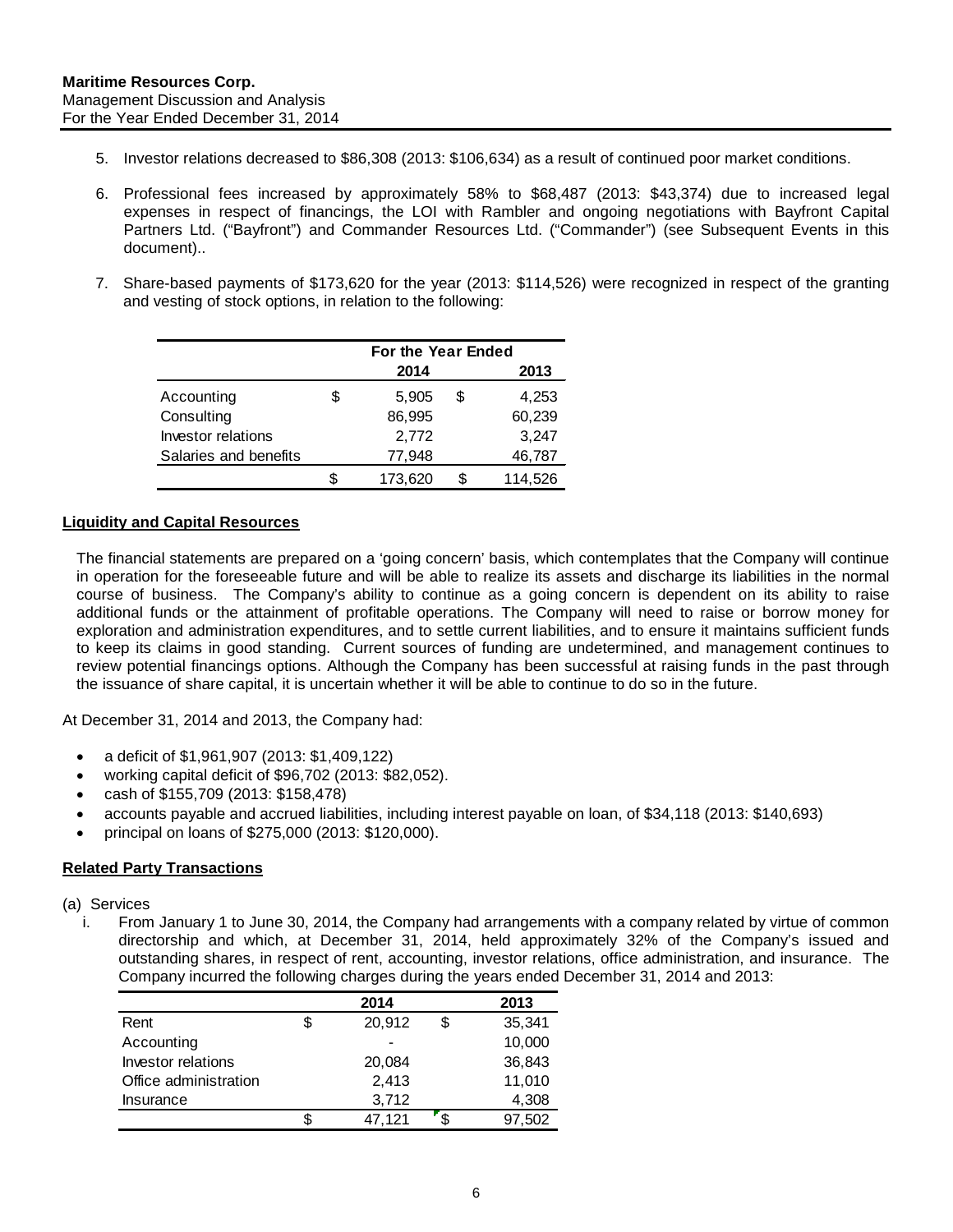At December 31, 2014, accounts payable and accrued liabilities included \$3,865 (2013: \$5,141) due to that party.

At December 31, 2014 accounts receivable included \$Nil (2013: \$2,117) from that party,

ii. Effective July 1, 2014 the Company entered into arrangement with an administration and exploration services contractor ("AESC") in which a director is a shareholder, pursuant to which it receives office, administrative and exploration services. For the period ended December 31, 2014 the Company was charged for exploration costs and to reimburse office and administrative costs as follows:

|                       | 2014   | 2013 |
|-----------------------|--------|------|
| Rent                  | 11,014 | -    |
| Consulting            | 15,000 |      |
| Office administration | 7.515  | -    |
|                       | 33,529 |      |

At December 31, 2014, the Company had advanced \$8,500 to AESC for future services (2013: \$Nil). At December 31, 2014 the company owed \$6,965 (2013: \$Nil) to AESC.

### (b) Loans

In respect of the 2012 Notes, the Company received, during the year ended December 31, 2012, total gross proceeds of \$400,000, of which \$182,500 was provided by key management personnel, directors, and a significant shareholder of the Company, and issued 182,500 common shares as bonus shares to these related parties. During the year ended December 31, 2013, the Company repaid principal of \$87,500 to those related parties.

In respect of the 2013 Notes, the Company repaid, during the year ended December 31, 2014, total principal of \$120,000 and interest of \$6,707 to the lenders, which amounts include \$95,000 and \$5,310, respectively, to key management personnel and directors of the Company. At December 31, 2013, interest of \$1,614 was owed to those parties.

In respect of the 2014 Notes, the Company received gross proceeds of \$275,000, of which \$125,000 was provided by parties related to the Company, and issued 166,666 common shares valued at \$17,330 as bonus shares to these related parties. At December 31, 2014, interest of \$836 was owed to those related parties.

|                   |           | 2012 Notes          | 2013 Notes |                     |         | 2014 Notes             |
|-------------------|-----------|---------------------|------------|---------------------|---------|------------------------|
|                   | Principal | <b>Bonus shares</b> | Principal  | <b>Bonus shares</b> |         | Principal Bonus shares |
|                   | (\$)      | (#)                 | (\$)       | $($ #)              | (\$)    | $($ #)                 |
| December 31, 2011 |           |                     |            |                     |         |                        |
| Unrelated parties | 217,500   | 217,500             |            |                     |         |                        |
| Related parties   | 182,500   | 182,500             |            |                     |         |                        |
| December 31, 2012 | 400,000   | 400.000             |            |                     |         |                        |
| Unrelated parties | (192,500) |                     | 25,000     |                     |         |                        |
| Related parties   | (87,500)  |                     | 95,000     |                     |         |                        |
| Cancelled         | (120,000) |                     |            |                     |         |                        |
| December 31, 2013 |           | 400,000             | 120,000    |                     |         |                        |
| Unrelated parties |           |                     | (25,000)   |                     | 150,000 | 199,999                |
| Related parties   |           |                     | (95,000)   |                     | 125,000 | 166,666                |
| December 31, 2014 |           | 400,000             |            |                     | 275,000 | 366,665                |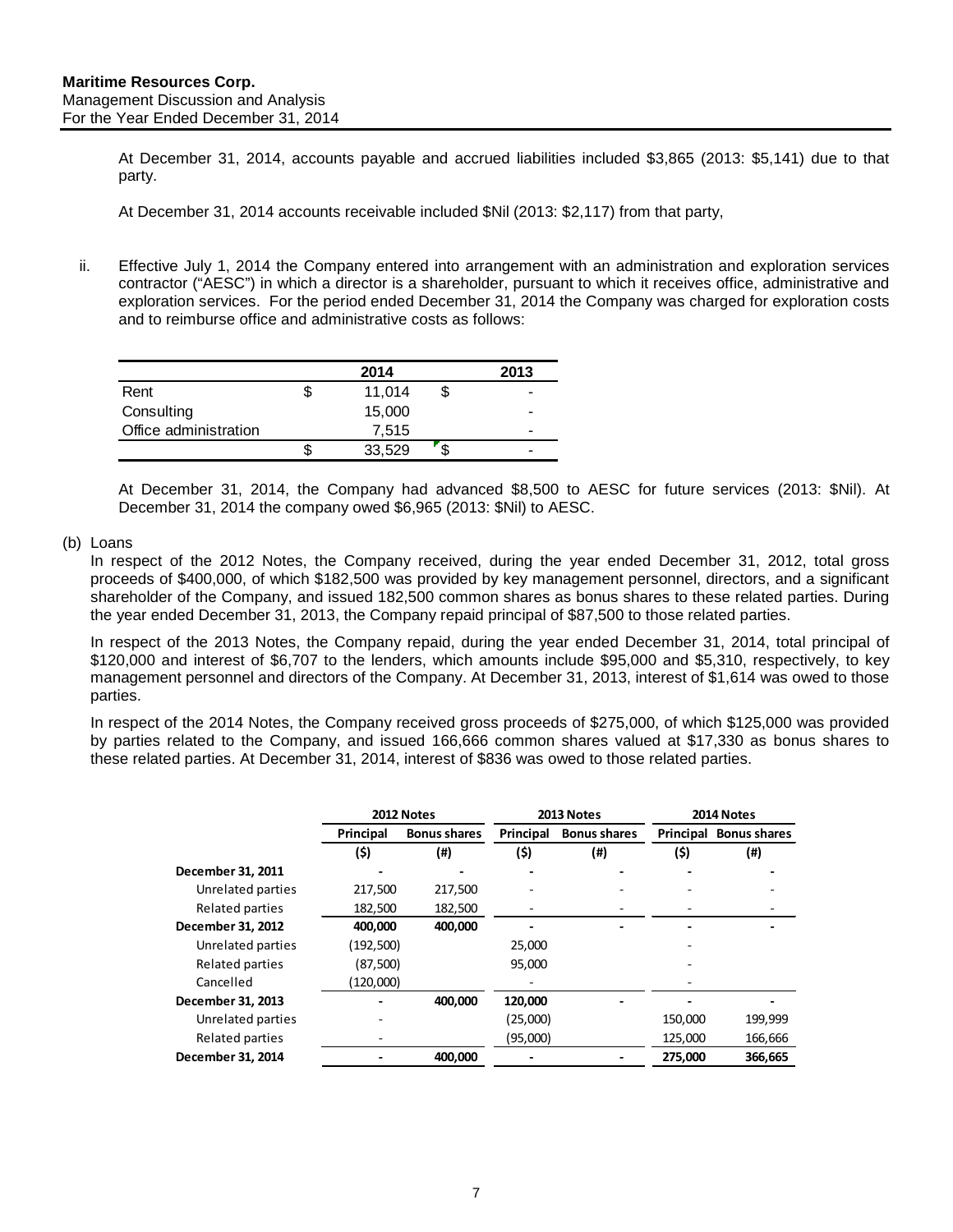#### **Compensation of Key Management Personnel**

Key management personnel consists of Douglas Fulcher (Interim CEO and Interim President effective June 11, 2014 and a Director of the Company), Jeannine Webb (CFO), Bernard Kahlert (a Director of the Company), Janice Davies (Corporate Secretary) and the non-executive Directors of the Company (Maynard Brown, David McCue, Eric Norton (President and CEO until June 10, 2014), Allan Williams, Peter Mercer and Andrew Pooler).

| Consulting            | Sunnyside Financial Inc. (until June 10, 2014), a company owned by Eric Norton, former<br>CEO and a director.<br>JD Consulting Ltd., a company owned by Janice Davies, Corporate Secretary<br>Venturex Consulting, a company owned by Jeannine Webb, CFO |
|-----------------------|----------------------------------------------------------------------------------------------------------------------------------------------------------------------------------------------------------------------------------------------------------|
| Geological consulting | Pamicon Developments, a company in which Douglas Fulcher, CEO and President, and<br>a director, is a shareholder.<br>B.H. Kahlert & Associates Ltd., is a company owned by Bernard Kahlert, Director                                                     |

The remuneration, including stock-based compensation, of key management personnel during the years ended December 31, 2014 and 2013 were as follows:

|                       |    | 2014    |    | 2013    |
|-----------------------|----|---------|----|---------|
| Consulting            | S  | 137,167 | £. | 151,600 |
| Directors' fees       |    |         |    | 90,000  |
| Geological consulting |    | 64.800  |    | 64,800  |
| Share-based payments  |    | 130,893 |    | 93,574  |
|                       | \$ | 332.860 |    | 399.974 |

At December 31, 2014, accounts payable and accrued liabilities included \$Nil (2013:\$112,500) in respect to Directors' fees.

From October 1, 2012, the Company agreed to compensate its 5 non-executive directors for their services, as to \$1,500 per month for each non-executive director. The Company and the 5 non-executive directors agreed to terminate the arrangement effective with January 1, 2014.Key management personnel were not paid post-employment benefits, termination benefits or other long-term benefits during the years ended December 31, 2014 and 2013.

#### <span id="page-8-0"></span>**Proposed Transactions**

There are no proposed transactions to be reported.

#### <span id="page-8-1"></span>**Off Balance Sheet Arrangements**

The Company has no off balance sheet arrangements.

#### <span id="page-8-2"></span>**Subsequent Events**

- On February 13, 2015 Commander Resources Ltd. ("Commander") granted Maritime, or its nominees, the option to purchase 10,000,000 of the 11,440,000 common shares of Maritime owned by Commander. Should Maritime elect to acquire any of the shares, that acquisition will be subject to regulatory approval.
- On March 4, 2015, the Company granted stock options allowing for the purchase, in the aggregate, of up to 150,000 common shares of the capital of the Company at \$0.16 per common share until March 4, 2020.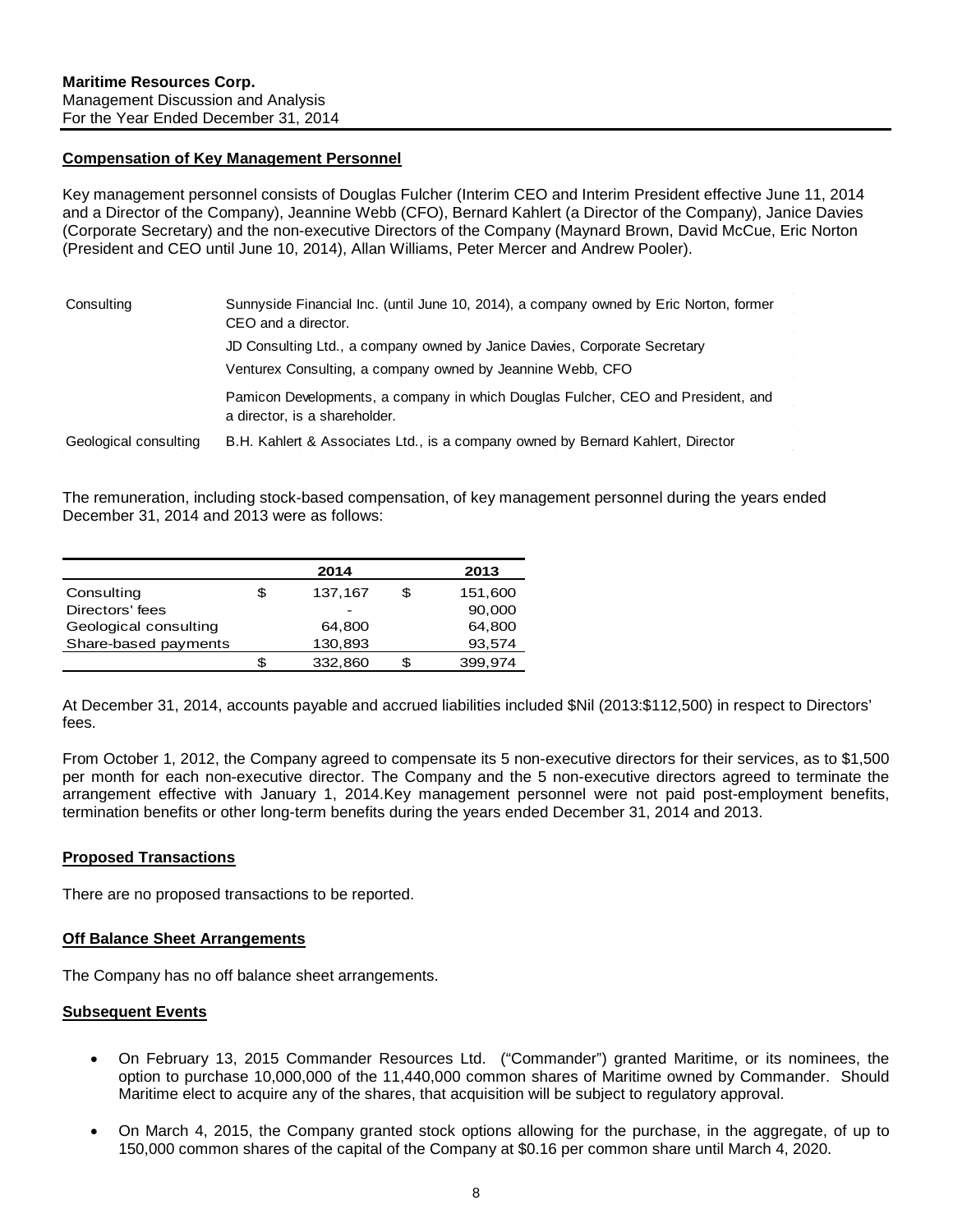#### <span id="page-9-0"></span>**Disclosure Controls and Internal Controls over Financial Reporting**

The Company's CEO and CFO are responsible for establishing and maintaining disclosure controls and procedures and internal controls over financial reporting for the Company.

In accordance with the requirements of National Instrument 52-109, Certification and Disclosure in the Company's annual and interim filings, evaluations of the design and operating effectiveness of disclosure controls and procedures ("DC&P") and the design effectiveness of internal control over financial reporting ("ICFR") were carried out under the supervision of the CEO and CFO as of the end of the period covered by this report.

The CEO and CFO have concluded that the design and operation of disclosure controls and procedures were adequate and effective to provide reasonable assurance that material information relating to the Company would have been known to them and by others within those entities. The CEO and CFO have also concluded that the Company's internal controls over financial reporting are designed effectively to provide reasonable assurance regarding the reliability of financial reporting and the preparation of financial statements for external purposes in accordance with IFRS.

While there were no changes that occurred for the most recent fiscal period that have materially affected the Company's internal control procedures, the CEO and CFO will continue to attempt to identify areas to improve controls and intend to incorporate such improvements.

Maritime Resources Corp. disclosed that:

(1) the Company is not required to certify the design and evaluation of the Company's DC&P and ICFR and has not completed such an evaluation; and

(2) inherent limitations on the ability of the certifying officers to design and implement on a cost effective basis DC&P and ICFR for the Company may result in additional risks to the quality, reliability, transparency and timeliness of interim and annual filings and other reports provided under securities legislation.

#### <span id="page-9-1"></span>**Risks and Uncertainties Related to the Company's Business**

Resource exploration is a speculative business and involves a high degree of risk. There is a significant probability that the expenditures made by the Company in exploring its properties will not result in discoveries of commercial quantities of minerals. A high level of ongoing expenditures is required to locate and estimate ore reserves, which are the basis for further development of a property. Capital expenditures to attain commercial production stage are also very substantial. The following sets out the principal risks faced by the Company.

Exploration.The Company is seeking mineral deposits on exploration projects where there are not yet established commercial quantities. There can be no assurance that economic concentrations of minerals will be determined to exist on the Company's property holdings within existing investors' investment horizons or at all. The failure to establish such economic concentrations could have a material adverse outcome on the Company and its securities. The Company's planned programs and budgets for exploration work are subject to revision at any time to take into account results to date. The revision, reduction or curtailment of exploration programs and budgets could have a material adverse outcome on the Company and its securities.

Market.The Company's securities trade on public markets and the trading value thereof is determined by the evaluations, perceptions and sentiments of both individual investors and the investment community taken as a whole. Such evaluations, perceptions and sentiments are subject to change; both in short term time horizons and longer term time horizons. An adverse change in investor evaluations, perceptions and sentiments could have a material adverse outcome on the Company and its securities.

Commodity price.The Company's exploration projects are primarily related to exploration for gold and other precious metals in Canada. While these minerals have recently been the subject of significant price increases from levels prevalent earlier in the decade, there can be no assurance that such price levels will continue, or that investors' evaluations, perceptions, beliefs and sentiments will continue to favour these target commodities. An adverse change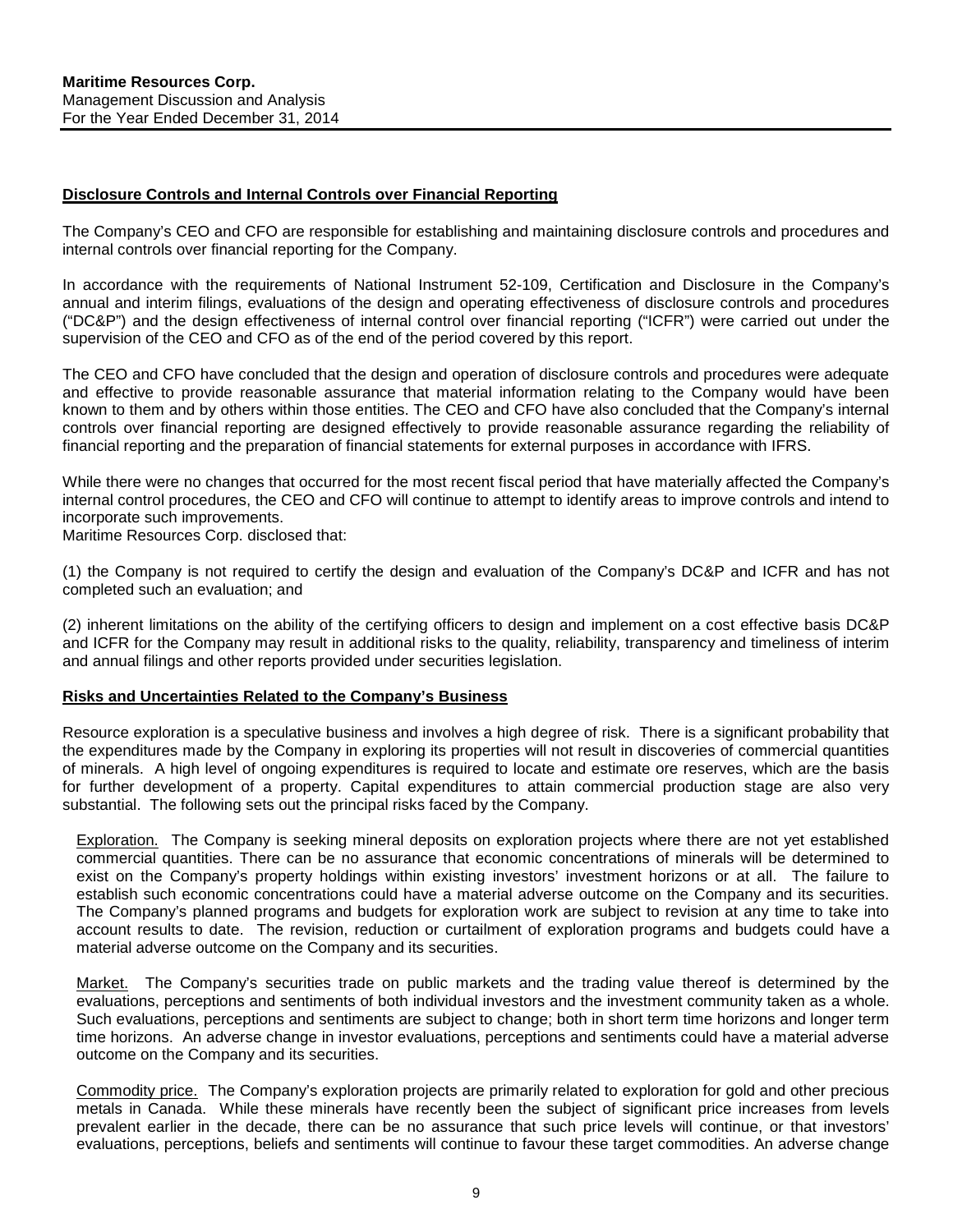in these commodities' prices, or in investors' beliefs about trends in those prices, could have a material adverse outcome on the Company and its securities.

Title. Although the Company has exercised the usual due diligence with respect to title to properties in which it has interests, there is no guarantee that title to the properties will not be challenged or impugned. The Company's mineral property interests may be subject to prior unregistered agreements or transfers or land claims, and title may be affected by undetected defects.

Financing.Exploration and development of mineral deposits is an expensive process, and frequently the greater the level of interim stage success the more expensive it can become. The Company has no producing properties and generates no operating revenues; therefore, for the foreseeable future, it will be dependent upon selling equity in the capital markets to provide financing for its continuing substantial exploration budgets. While the Company has been successful in obtaining financing from the capital markets for its projects in recent years, there can be no assurance that the capital markets will remain favourable in the future, and/or that the Company will be able to raise the financing needed to continue its exploration programs on favourable terms, or at all. Restrictions on the Company's ability to finance could have a material adverse outcome on the Company and its securities.

Share Price Volatility and Price Fluctuations.In recent years, the securities markets in Canada have experienced a high level of price and volume volatility, and the market prices of securities of many companies, particularly junior mineral exploration companies like the Company, have experienced wide fluctuations which have not necessarily been related to the operating performance, underlying asset values or prospects of such companies. There can be no assurance that these price fluctuations and volatility will not continue to occur.

Key personnel.The Company's exploration efforts are dependent to a large degree on the skills and experience of certain of its key personnel. The Company does not maintain "key man" insurance policies on these individuals. Should the availability of these persons' skills and experience be in any way reduced or curtailed, this could have a material adverse outcome on the Company and its securities.

Competition.Significant and increasing competition exists for the limited number of mineral property acquisition opportunities available. As a result of this competition, some of which is with large established mining companies with substantial capabilities and greater financial and technical resources than the Company, the Company may be unable to acquire additional attractive mineral properties on terms it considers acceptable.

Realization of assets. Exploration and evaluation assets comprise a substantial portion of the Company's assets. Realization of the Company's investment in these assets is dependent upon the establishment of legal ownership, the attainment of successful production from the properties or from the proceeds of their disposal. Resource exploration and development is highly speculative and involves inherent risks. While the rewards if an ore body is discovered can be substantial, few properties that are explored are ultimately developed into producing mines. There can be no assurance that current exploration programs will result in the discovery of economically viable quantities of ore. The amounts shown for acquisition costs and deferred exploration expenditures represent costs incurred to date and do not necessarily reflect present or future values.

Environmental and Other Regulatory Requirements.The current or future operations of the Company, including development activities and commencement of production on its properties, require permits from various governmental authorities and such operations are and will be subject to laws and regulations governing prospecting, development, mining, production, exports, taxes, labour standards, occupational health, waste disposal, toxic substances, land use, environmental protection, safety and other matters. Companies engaged in the development and operation of mines and related facilities generally experience increased costs, and delays in production and other schedules as a result of the need to comply with applicable laws, regulations and permits. There can be no assurance that approvals and permits required to commence production on its properties will be obtained on a timely basis, or at all. Additional permits and studies, which may include environmental impact studies conducted before permits can be obtained, may be necessary prior to operation of the properties in which the Company has interests and there can be no assurance that the Company will be able to obtain or maintain all necessary permits that may be required to commence construction, development or operation of mining facilities at these properties on terms which enable operations to be conducted at economically justifiable costs. Failure to comply with applicable laws, regulations, and permitting requirements may result in enforcement actions thereunder, including orders issued by regulatory or judicial authorities causing operations to cease or be curtailed, and may include corrective measures requiring capital expenditures, installation of additional equipment, or remedial actions. Parties engaged in mining operations or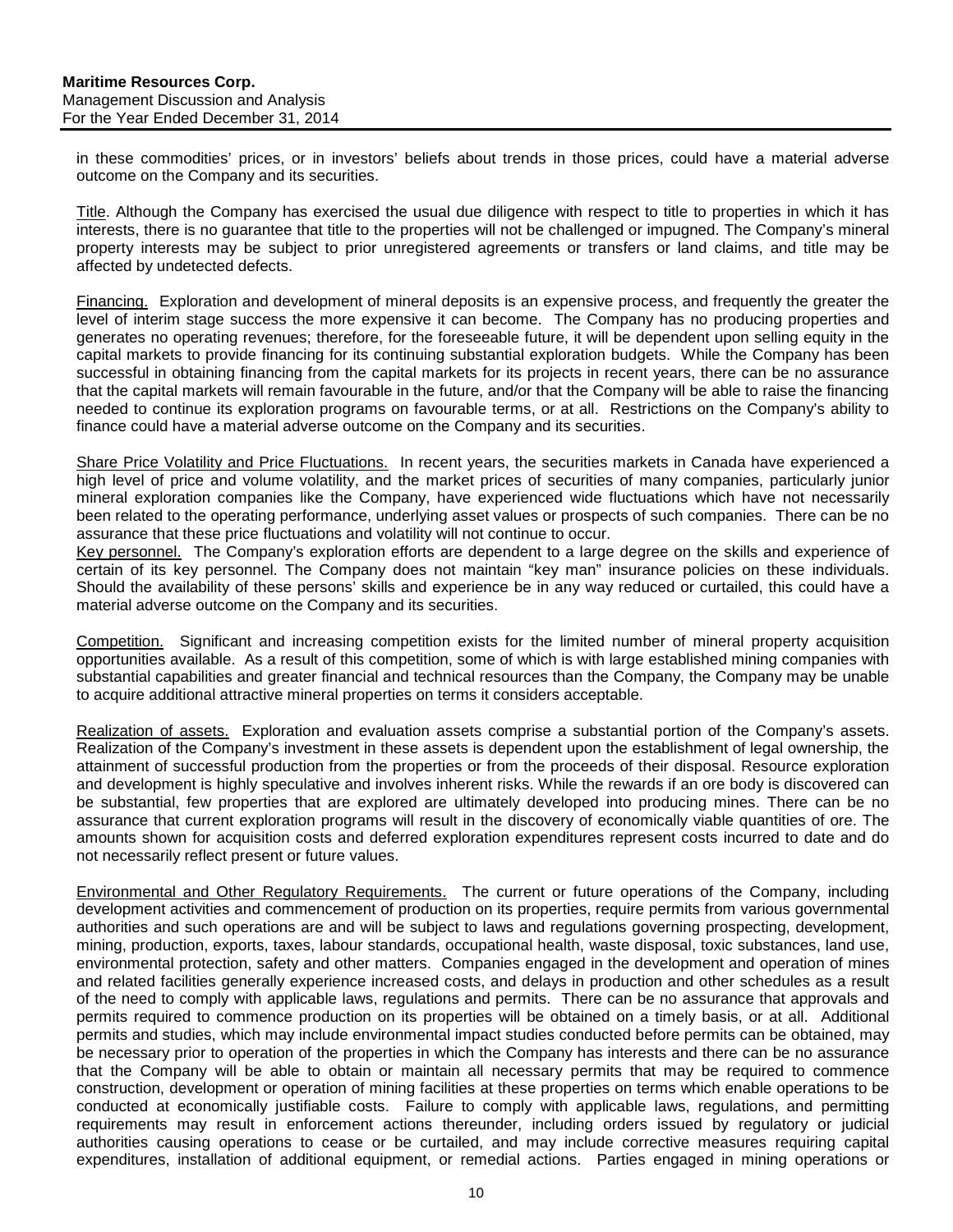extraction operations may be required to compensate those suffering loss or damage by reason of such activities and may have civil or criminal fines or penalties imposed for violations of applicable laws or regulations.

Amendments to current laws, regulations and permits governing operations and activities of mining companies, or more stringent implementation thereof, could have a material adverse impact on the Company and cause increases in capital expenditures or production costs or reduction in levels of production at producing properties or abandonment or delays in development of new mineral exploration properties. To the best of the Company's knowledge, it is currently operating in compliance with all applicable environmental regulations.

History of Net Losses; Accumulated Deficit; Lack of Revenue from Operations. The Company has incurred net losses to date. The Company has not yet had any revenue from the exploration activities on its properties. Even if the Company commences development of certain of its properties, the Company may continue to incur losses. There is no certainty that the Company will produce revenue, operate profitably or provide a return on investment in the future.

Uninsurable. The Company and its subsidiaries may become subject to liability for pollution, fire, explosion and other risks against which it cannot insure or against which it may elect not to insure. Such events could result in substantial damage to property and personal injury. The payment of any such liabilities may have a material, adverse effect on the Company's financial position.

Legal proceedings. As at the date of the Report, there were no legal proceedings against or by the Company.

Critical Accounting Estimates.In the preparation of financial information, management makes judgments, estimates and assumptions that affect, amongst other things, the carrying value of its mineral property assets. All deferred mineral property expenditures are reviewed, on a property-by-property basis, to consider whether there are any conditions that may indicate impairment. When the carrying value of a property exceeds its net recoverable amount that may be estimated by quantifiable evidence of an economic geological resource or reserve, joint venture expenditure commitments or the Company's assessment of its ability to sell the property for an amount exceeding the deferred costs, a provision is made for the impairment in value. Management's estimates of exploration, operating, capital and reclamation costs, if any, are subject to certain risks and uncertainties which may affect the recoverability of mineral property costs. Although management has used its best judgment to estimate of these factors, it is possible that changes could occur in the near term that could adversely affect management's estimate of the net cash flow to be generated from its properties. The Company also uses the Black-Scholes Option Pricing Model in relation to share based payments. Option pricing models require the input of highly subjective assumptions including the expected price volatility. Changes in the subjective input assumptions can materially affect the fair value estimate, and therefore the existing models do not necessarily provide a reliable single measure of the fair value of the Company's stock options granted/vested during the period.

## <span id="page-11-0"></span>**Other MD&A Disclosure Requirements**

#### **New Accounting Policies - Standards, Amendments and Interpretations Affecting the 2014 and Future Year-Ends**

Adoption of new IFRS pronouncements:

The adoption of the following new IFRS pronouncements did not have an effect on the Company's financial statements:

- IAS 32, "Financial Instruments: Presentation" was adopted by the Company on January 1, 2014. IAS 32 applies to the offsetting of financial assets and financial liabilities.
- IFRS 10, "Exception from Consolidation for "Investment Entities"" in conjunction with IFRS 12 and IAS 27, was adopted by the Company on January 1, 2014. IFRS 10 amends the definition of "Investment Entity" and introduces and an exception from consolidation for investment entities. IFRS 12 and IAS 27 are amended to introduce disclosures required by an investment entity.

New accounting standards not yet adopted:

- IAS 36, "Impairment of Assets" is effective for annual periods beginning on or after July 1, 2014.
- IFRS 7, "Financial Instruments: Disclosures" (amendments) is effective for annual periods beginning on or after January 1, 2015.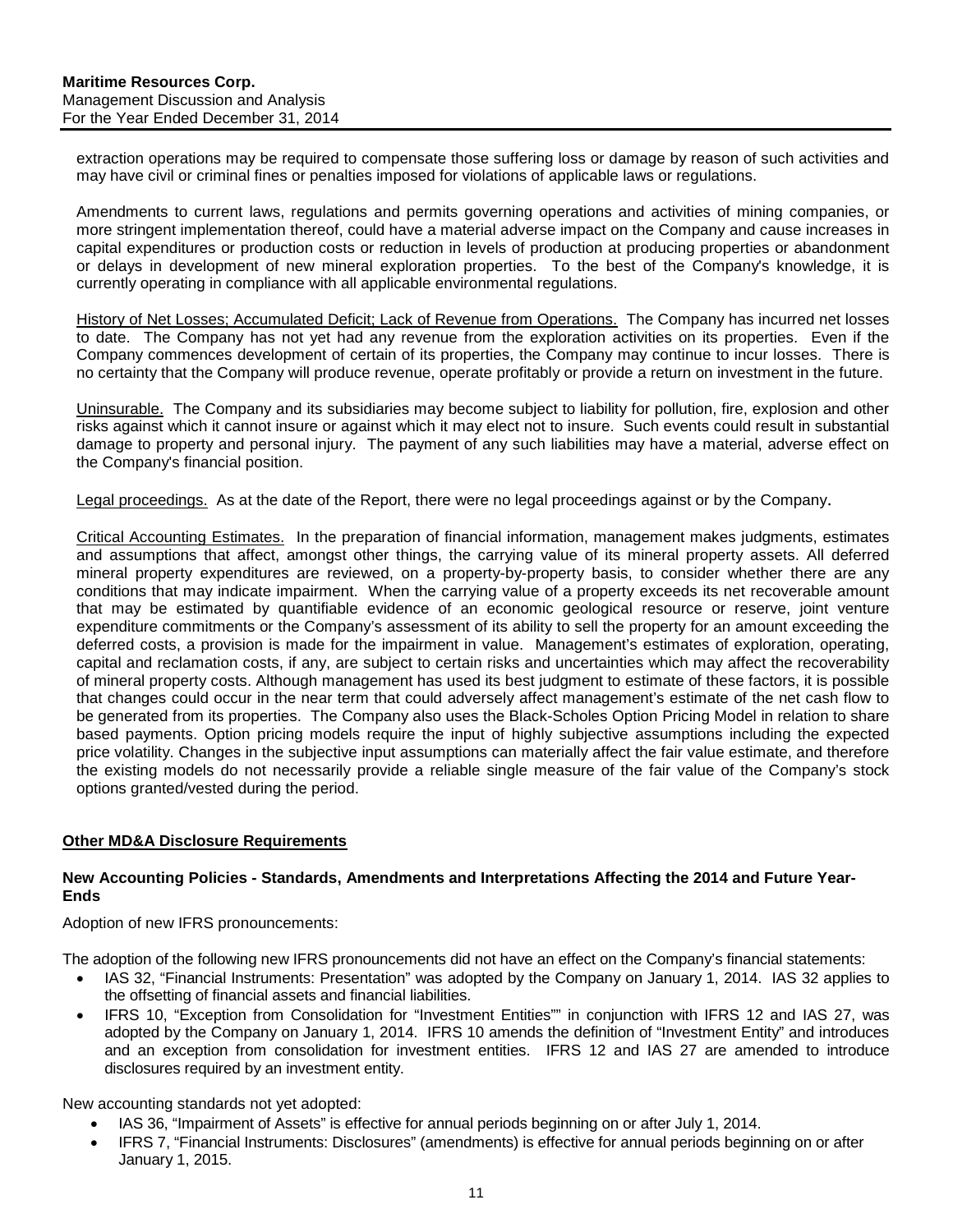- IFRS 14, "Regulatory Deferral Accounts" is effective for annual periods beginning on or after January 1, 2016.
- IFRS 15, "Revenue from Contracts with Customers" is effective for annual periods beginning on or after January 1, 2017.
- IFRS 9, "Financial Instruments: Classification and Measurement" is effective for annual periods beginning on or after January 1, 2018.

The Company is currently evaluating the impact of these new and amended standards on its financial statements. The impact is not expected to have a material impact on the statements of financial position or results of operations.

#### **Financial Instruments & Other Instruments**

The Company has classified its cash as fair value through profit or loss (using level 1 of the fair value hierarchy) ; receivables (excluding tax arrangements) as loans and receivables; and accounts payable and accrued liabilities and loans as other financial liabilities.

(a) Fair value

The carrying values of cash, receivables, and accounts payable and accrued liabilities approximate their fair values due to the short-term maturity of these financial instruments.

(b) Credit risk

Credit risk is the risk that a counter party to a financial instrument will fail to discharge its contractual obligations. The Company is exposed to credit risk with respect to its cash, restricted cash and receivables, other than Goods and Services Tax ("GST") and government funding which may be receivable. The maximum exposure to loss arising from accounts receivable is equal to their carrying amounts.

The Company manages credit risk with respect to its cash by maintaining demand deposits with a major Canadian financial institution; however, this exposes the Company's cash to concentration of credit risk as all amounts are held at a single institution.

There were no changes in the Company's approach to risk during the year ended December 31, 2014.

## **Outstanding Share Data**

As at the Report Date, the Company had:

- 35,867,795 common shares issued and outstanding.
- incentive stock options allowing for the purchase of shares in the capital of the Company, as to: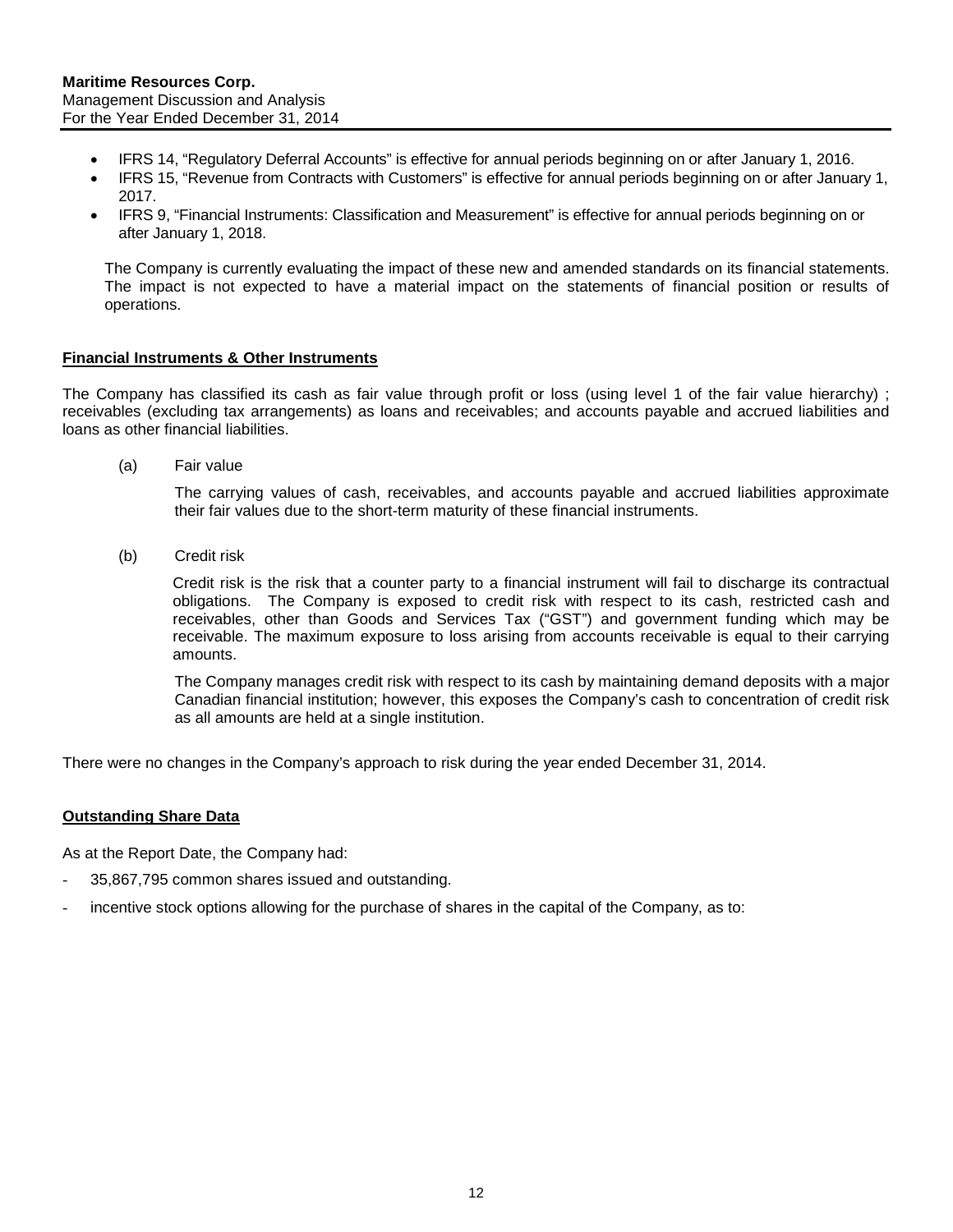#### **Maritime Resources Corp.** Management Discussion and Analysis For the Year Ended December 31, 2014

|             | <b>Number of Options</b> | <b>Exercise</b> | <b>Expiry Date</b> |
|-------------|--------------------------|-----------------|--------------------|
|             | 1,000,000                | \$0.150         | $01$ -Oct-15       |
|             | 150,000                  | \$0.165         | 26-Nov-15          |
|             | 390,000                  | \$0.200         | 14-Dec-16          |
|             | 200,000                  | \$0.175         | 26-Apr-17          |
|             | 675,000                  | \$0.200         | 21-Jan-18          |
|             | 660,000                  | \$0.280         | 29-May-19          |
|             | 200,000                  | \$0.150         | 15-Oct-19          |
|             | 150,000                  | \$0.160         | 04-Mar-20          |
| Outstanding | 3,425,000                |                 |                    |
| Exercisable | 3,267,500                |                 |                    |